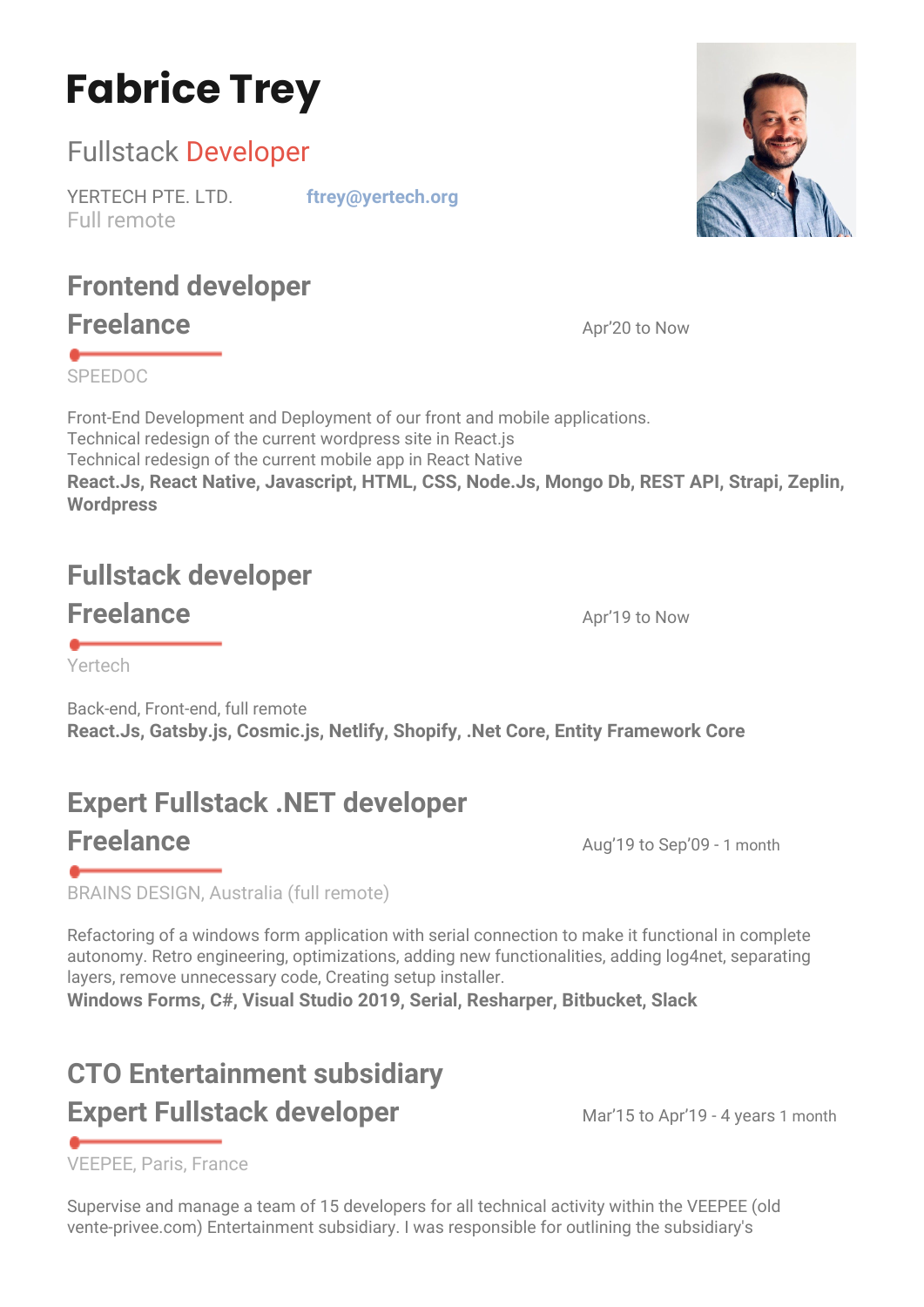technological vision, implementing technology strategies, and ensuring that the technological resources are aligned with the company's business needs

Development of two complete ticketing platforms for **veepee ticketing** and **panda-ticket.com**: Architecture definition , Back office CMS (API .NET/.NET Core, Front REACT.JS) with external API interconnexions (get and manage catalog, publications, SEO, validations, user rights), Middle office (publications from back to front), Front Office (API .NET/.NET Core + Front ASP.NET MVC and REACT.JS), IOS Mobile and Tablet

**API .NET, API .NET Core, React.JS, SQL Server stored procedures, DB management, and optimizations, Elastic search, Redis, Signal Air, Nginx, Varnish, Kibana, Grafana Visual Studio, VS Code, Resharper, Git, GITLAB (+CI), Slack, SCRUM, Kanban**

#### **IT Manager Expert Fullstack .NET developer** Sep'12 to Mar'15 - 2 years 7 month

VEEPEE, Paris, France

Technical project management in agile mode (scrum master). Manage resources and technical means. Multiple developments of e-commerce projects around ticketing.

**TDD (Test Driven Development) and BDD (Behavior Driven Development) C # 4.0 ASP.NET, ASP.NET MVC3 and Azure (FrontEnd + BackEnd ), SQL SERVER**

#### **Senior Lead Fullstack .NET developer** Jan'11 to Sep'12 - 1 year 9 months

VEEPEE, Paris, France

Developing from scratch of the first ticketing platform for [vente-privee.com](https://veepee.com/). Back office with external web services communications, Front office in Azure (website, middle office, DB, service bus), Agile mode (scrum master), Manage resources and technical means. Optimization of performances + Load tests **C # 4.0 ASP.NET, ASP.NET MVC3 and Azure (FrontEnd + BackEnd ), SQL SERVER**

#### **Senior Fullstack .NET developer** Jan'07 to Jan'11 - 4 years

#### VEEPEE, Paris, France

Development front and back e-commerce, refactoring, new projects, debugging, code reviews, SQL development (stored procedure) + Data model evolution, scrum

Main projects: Launch of Italian site, Management and optimization of email subscriptions, Dynamic redesign of the sales area, Iphone Web services, etc

**C# ASP.NET MVC, SQL development, Neolane**

#### C# ASP.NET developer Jan'05 to Jan'07 - 2 years

SOGETI, Paris, France